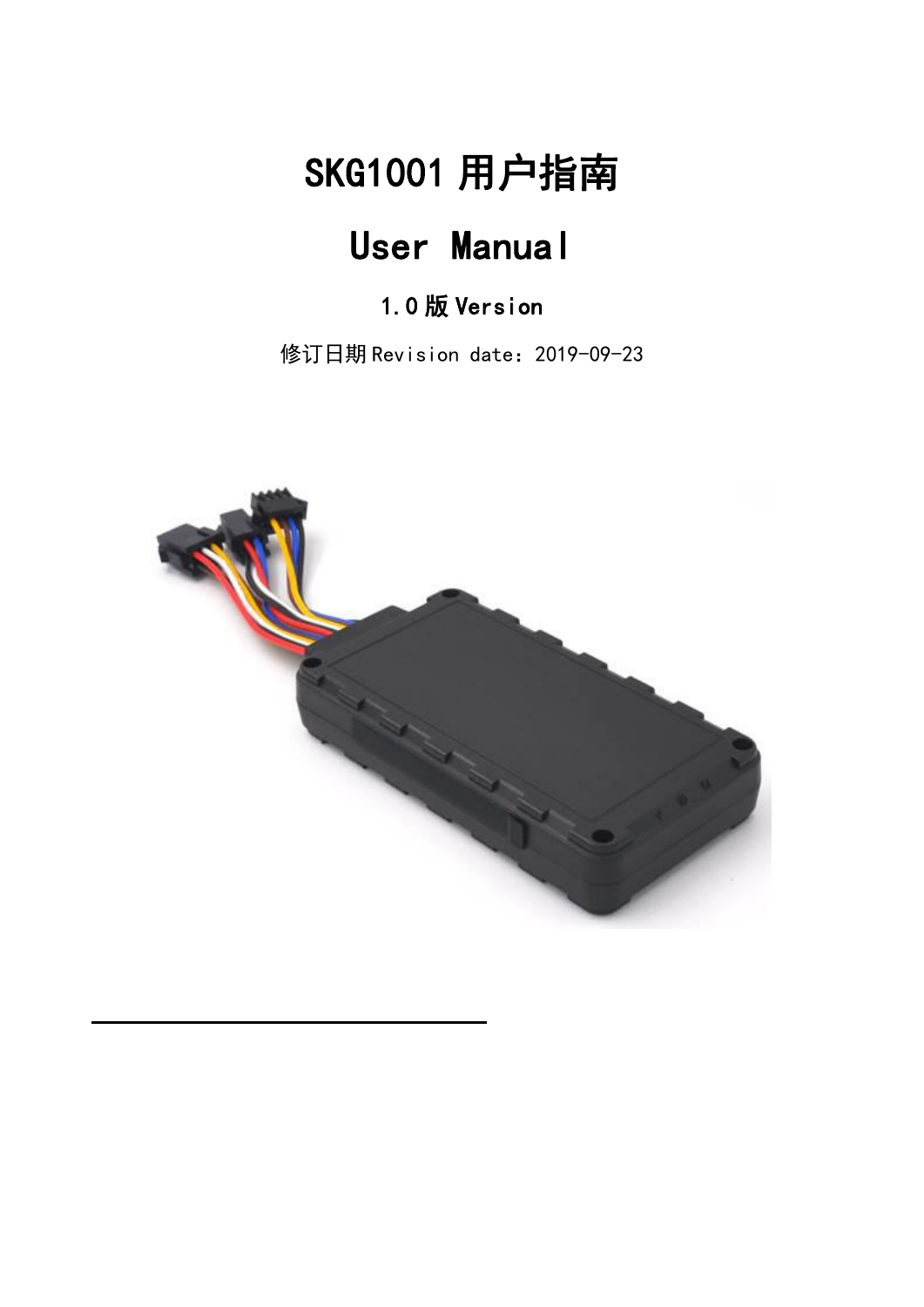## 1 产品概述 Product Description

SKG1001 是一款 4G 全频或 4G LTE 全频 GPS 跟踪器, 专为广泛的车辆跟踪而设计。内置 GPS 天线, 灵敏度 高,定位速度快。它有 4 个数字输入(2 个正触发,2 个负触发),2 个数字输出,1 个串行端口,2 个模 拟输入等。它可以应用于更灵活、更复杂的项目需求。

SKG1001 is a 4G full frequency or 4G LTE full frequency GPS tracker, designed for extensive vehicle tracking. Built-in GPS antenna, high sensitivity, fast positioning speed. It has 4 digital inputs (2 positive triggers, 2 negative triggers), 2 digital outputs, 1 serial port, 2 analog inputs, etc. It can be applied to more flexible and complex project requirements.

| 项目 Items                                             | 功能 Function                                                  |  |  |  |
|------------------------------------------------------|--------------------------------------------------------------|--|--|--|
| 通<br>讯                                               | 位置数据传输 GPRS 网络(TCP/UDP)Location data transmission            |  |  |  |
| communication                                        | GPRS network (TCP/UDP)                                       |  |  |  |
|                                                      | 命令-SMS/GPRS 网络/串行端口 Command-SMS/GPRS network/serial          |  |  |  |
|                                                      | port                                                         |  |  |  |
|                                                      | 实时位置监控/查询 Real-time location monitoring/query                |  |  |  |
|                                                      | 移动跟踪(时间间隔)Movement tracking (time interval)                  |  |  |  |
| 位置跟踪 Location<br>tracking                            | 停车线 (时间间隔) Stop line (time interval)                         |  |  |  |
|                                                      | 按距离跟踪 Track by distance                                      |  |  |  |
|                                                      | 转弯报告 Turn report                                             |  |  |  |
| 程<br>里<br><b>GPS</b><br><b>GPS</b>                   | GPS 里程报告/GPS 里程系数可调 GPS mileage report/GPS mileage           |  |  |  |
| mileage<br>coefficient is adjustable                 |                                                              |  |  |  |
| 地理围栏 Geofence<br>25 个矩形地理围栏 25 rectangular geofences |                                                              |  |  |  |
|                                                      | SOS 报警 (短信/GPRS 网络) SOS alarm (SMS/GPRS network)             |  |  |  |
|                                                      | 主电源切断(短信/GPRS 网络)Main power cut off(SMS/GPRS                 |  |  |  |
|                                                      | network)                                                     |  |  |  |
| 警报(事件)                                               | 点火报告(GPRS 网络)Ignition report(GPRS network)                   |  |  |  |
| Alert (event)                                        | 超速报警 (GPRS 网络) Speeding alarm (GPRS network)                 |  |  |  |
|                                                      | 地理围栏报警 (GPRS 网络) Geo-fence alarm (GPRS network)              |  |  |  |
|                                                      | 牵引报警(GPRS 网络)Traction alarm(GPRS network)                    |  |  |  |
|                                                      | 紧急制动报警(GPRS 网络)Emergency brake alarm(GPRS network)           |  |  |  |
|                                                      | 加速度报警 (GPRS 网络) Acceleration alarm (GPRS network)            |  |  |  |
| 输<br>输 入<br>出                                        | <b>4数字输入:</b> 点火检测,S0S 按钮,1 个预留正触发(空调),1 个                   |  |  |  |
| Input/Output                                         | 预留负触发(门检测)                                                   |  |  |  |
|                                                      | 2 数字输出: 燃油泵/发动机电路断路或蜂鸣器                                      |  |  |  |
|                                                      | 4 digital inputs: ignition detection, SOS button, 1 reserved |  |  |  |
|                                                      | positive trigger (air conditioning), 1 reserved negative     |  |  |  |

## 3 产品功能 Function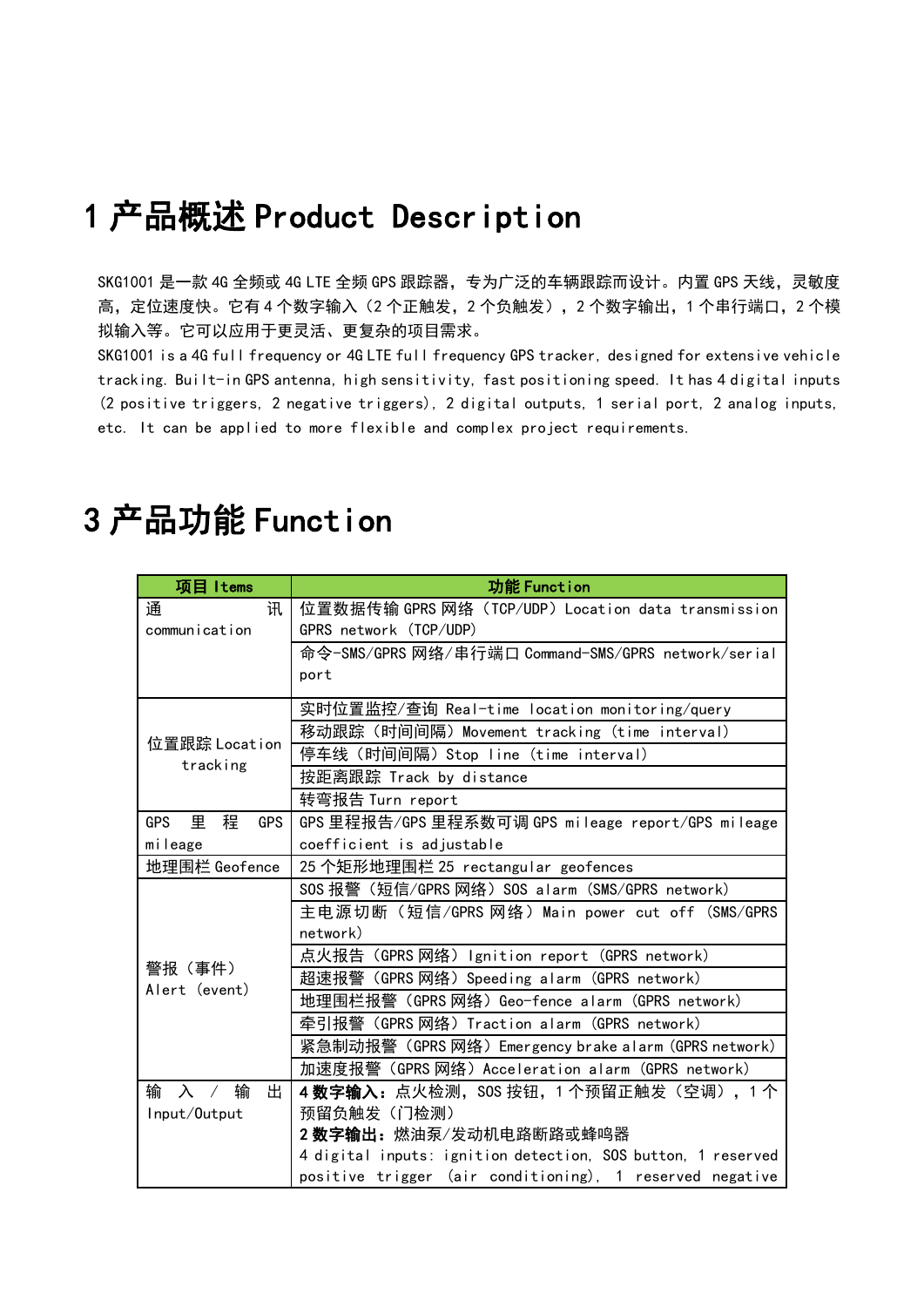|                | trigger (door detection)                                      |  |  |  |  |  |  |
|----------------|---------------------------------------------------------------|--|--|--|--|--|--|
|                | 2 Digital output: fuel pump/engine circuit break or buzzer    |  |  |  |  |  |  |
| 其他 0ther       | 1 个串行端口(RS232)                                                |  |  |  |  |  |  |
|                | 支持摄像头、温度传感器、燃油油位传感器等。                                         |  |  |  |  |  |  |
|                | 2 模拟输入                                                        |  |  |  |  |  |  |
|                | 支持负载传感器,燃油油位传感器(0-5V 电压输出)                                    |  |  |  |  |  |  |
|                | 1 serial port (RS232)                                         |  |  |  |  |  |  |
|                | Support cameras, temperature sensors, fuel level sensors,     |  |  |  |  |  |  |
|                | etc.                                                          |  |  |  |  |  |  |
|                | 2 analog input                                                |  |  |  |  |  |  |
|                | Support load sensor, fuel level sensor (0-5V voltage output)  |  |  |  |  |  |  |
| 盲区             | 数据在缓冲区时在 GPRS 网络盲区,可选 5K-40K 条盲区历史数据,                         |  |  |  |  |  |  |
| Blind spot     | 默认为 5K 条。                                                     |  |  |  |  |  |  |
|                | When the data is in the buffer zone, it is in the blind zone  |  |  |  |  |  |  |
|                | of the GPRS network. 5K-40K historical blind zone data can be |  |  |  |  |  |  |
|                | selected, and the default is 5K.                              |  |  |  |  |  |  |
| 初<br>始<br>化    | 通过短信/GPRS 网络/串行端口初始化跟踪器参数                                     |  |  |  |  |  |  |
| initialization | Initialize tracker parameters via SMS/GPRS network/serial     |  |  |  |  |  |  |
|                | port                                                          |  |  |  |  |  |  |
| 升级 Upgrade     | 通过 OTA 或串行端口升级固件 Upgrade firmware via OTA or serial           |  |  |  |  |  |  |
|                | port                                                          |  |  |  |  |  |  |

| <b>Items</b>          | Specifications                                                                                                      |        |               |           |  |
|-----------------------|---------------------------------------------------------------------------------------------------------------------|--------|---------------|-----------|--|
| Gift Box Dimension    | 177*120*50mm                                                                                                        |        |               |           |  |
| Dimension<br>Tracker  | 100*54*17 mm                                                                                                        |        |               |           |  |
| Tracker Color         | <b>Black</b>                                                                                                        |        |               |           |  |
| Weight                | Tracker weight                                                                                                      | 0.08kg | Total package | $0.18$ kg |  |
| Power Supply          | DC $9V$ -- 55V/1A                                                                                                   |        |               |           |  |
| Working current       | $<$ 200 mA (DC 12V)                                                                                                 |        |               |           |  |
| Processor             | ARM7                                                                                                                |        |               |           |  |
| Back-up battery       | Built-in 300mAh,<br>support 2 hour working when fully                                                               |        |               |           |  |
|                       | charged.                                                                                                            |        |               |           |  |
| Operating temperature | $-40^{\circ}$ C $-85^{\circ}$ C                                                                                     |        |               |           |  |
| Operating humidity    | $5\% - 95\%$                                                                                                        |        |               |           |  |
| LED Light indicators  | Green led light indicate GPS status<br>Red led light indicate GPRS Network status<br>Blue led indicate power status |        |               |           |  |
| Power Switch          | 1 Backup battery switch on Mainboard                                                                                |        |               |           |  |
| I/O Ports             | detecting<br>Ignition<br>positive<br>4 digital inputs<br>trigger                                                    |        |               |           |  |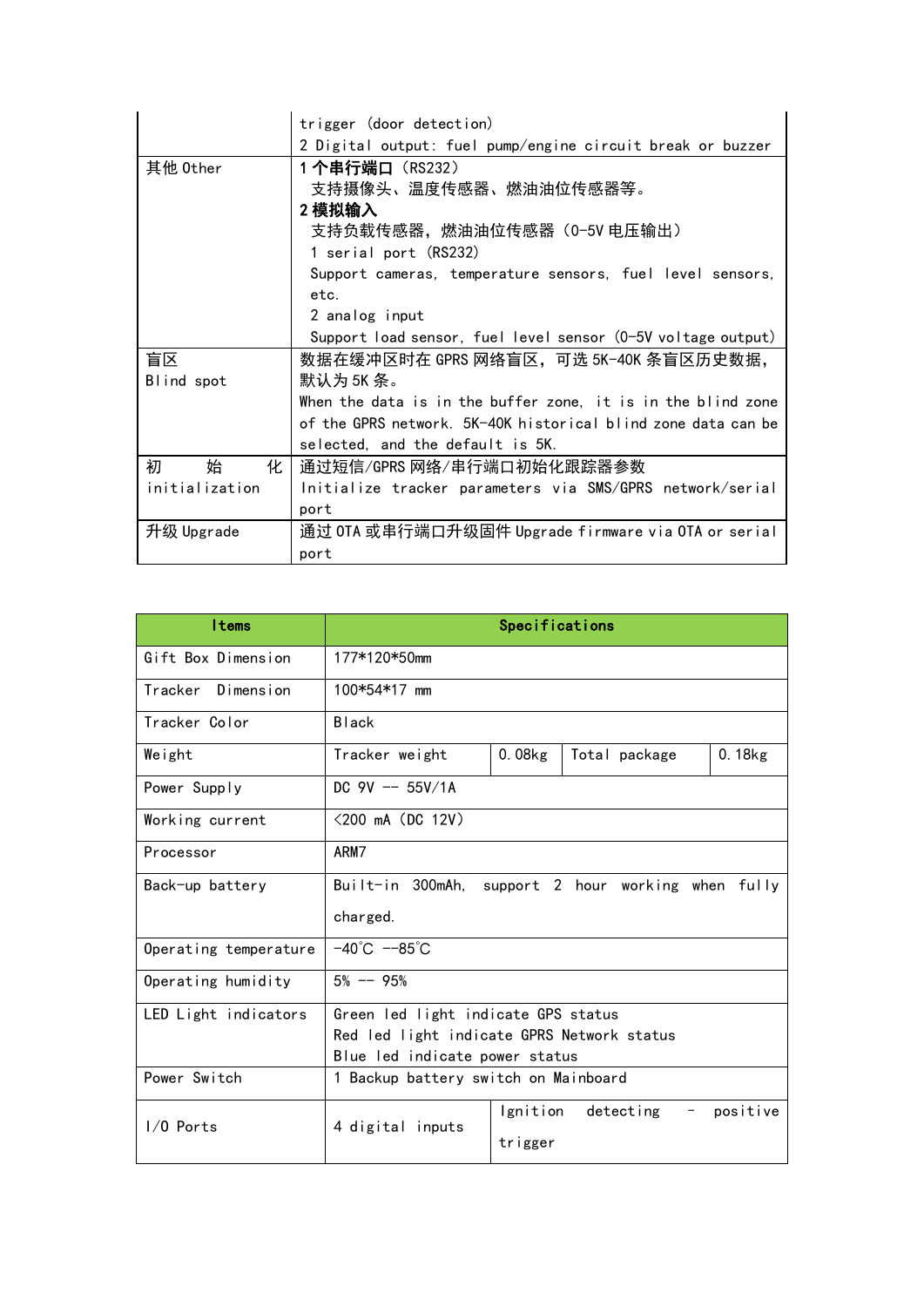|               |                                         | SOS detecting-negative trigger        |
|---------------|-----------------------------------------|---------------------------------------|
|               |                                         | Input1 (Reserved) - positive trigger  |
|               |                                         | Input2 (Reserved) - negative trigger  |
|               | 2 digital output                        | Fuel pump/engine circuit cut          |
| <b>Others</b> | 1 serial port (RS232)<br>2 Analog input |                                       |
|               | Chipset                                 | QUECTEL EC2X                          |
|               | Frequency                               | Depending on the operator and module  |
|               |                                         | model in each country                 |
|               |                                         | EC25-A (North America)                |
|               |                                         | LTE FDD: B2/B4/B12                    |
| GSM Module    |                                         | WCDMA: $B2/B4/B5$                     |
|               |                                         | $GSM/EDGE: -$                         |
|               |                                         | EC25-E (EMEA, Korea, Thailand, India) |
|               |                                         | LTE FDD: B1/B3/B5/B7/B8/B20           |
|               |                                         | WCDMA: $B1/B5/B8$                     |
|               |                                         | GSM/EDGE: B3/B8                       |
|               | Chipset                                 | Gotop GT-1612-MTR (MT3337)            |
|               | Positioning                             | $< 5m$ (95%)                          |
|               | accuracy                                |                                       |
|               | Cold start time                         | $\langle$ 23s (in average)            |
| GPS Module    | Warm start time                         | $\langle 3 \s$ (in average)           |
|               | Acquisition                             | $-165$ dbm                            |
|               | Sensitivity                             |                                       |
|               | Acquisition                             | 66-channel                            |
|               | channel                                 |                                       |
|               | <b>GPS Frequency</b>                    | 1575.42 MHz                           |
|               |                                         |                                       |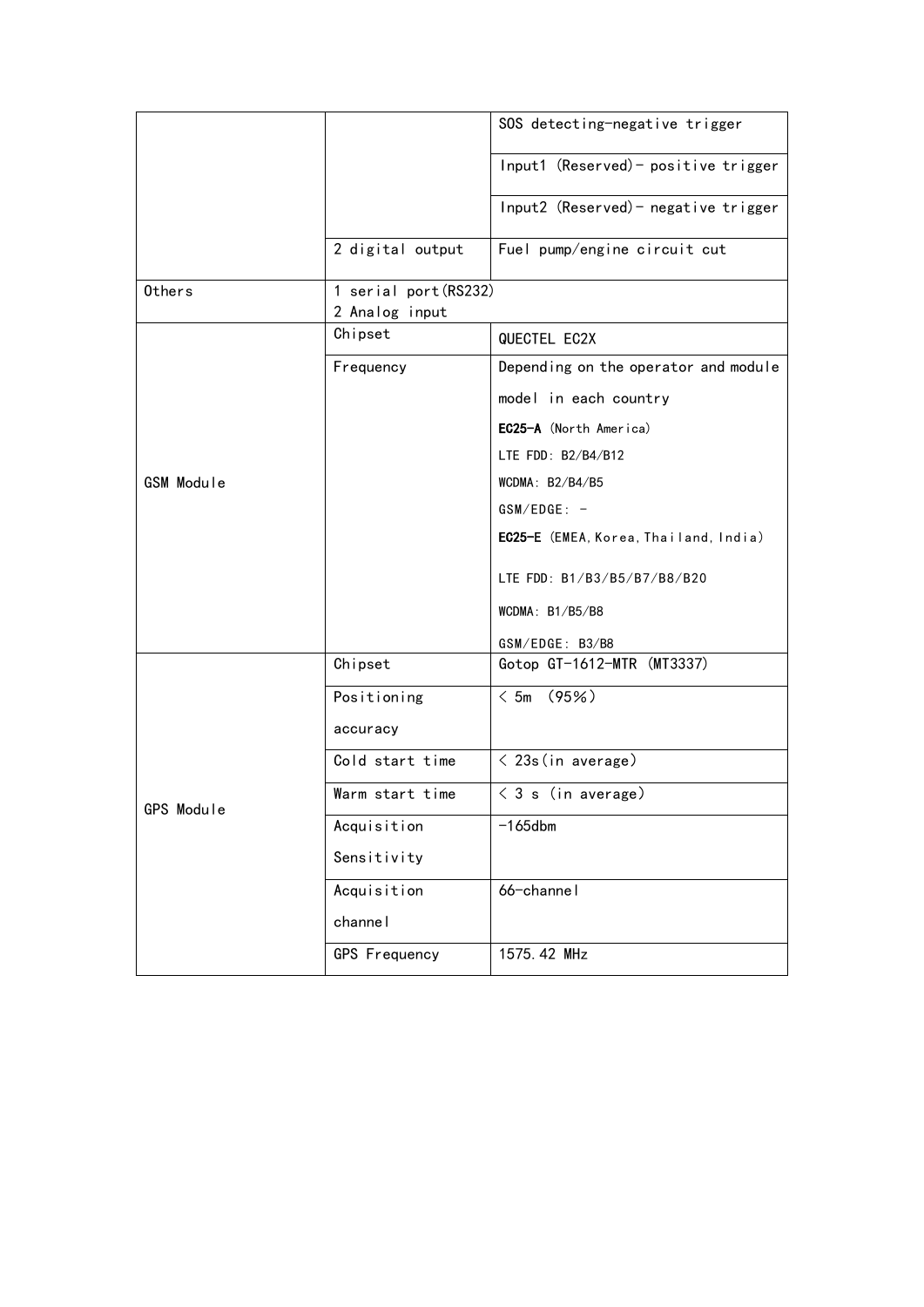# 4 规格 Specification

|              |                       | Frequency EC25-E                                                                                                                                                                            | <b>EC25-EU</b>                                                                                          | <b>EC25-EC</b>                                                                              | $EC25$ -EUX <sup>ID</sup>                                   | <b>EC25-A</b>                                                                                                        | <b>EC25-V</b>                                                            | <b>EC25-AF</b>                                                                                                                           |
|--------------|-----------------------|---------------------------------------------------------------------------------------------------------------------------------------------------------------------------------------------|---------------------------------------------------------------------------------------------------------|---------------------------------------------------------------------------------------------|-------------------------------------------------------------|----------------------------------------------------------------------------------------------------------------------|--------------------------------------------------------------------------|------------------------------------------------------------------------------------------------------------------------------------------|
| LTE:         | LTE-<br>FDD           |                                                                                                                                                                                             |                                                                                                         | 81/83/85/87/88/820 81/83/87/88/820/828A B1/83/87/88/820/828A                                | B1/B3/B7/B8/B20/B28A                                        | B2/B4/B12                                                                                                            | <b>B4/B13</b>                                                            | B2/B4/B5/B12/B13/B14/B66/B71                                                                                                             |
|              | LTE-<br>TOD           | B38/B40/B41                                                                                                                                                                                 | B38/B40/B41                                                                                             |                                                                                             | B38/B40/B41                                                 |                                                                                                                      |                                                                          |                                                                                                                                          |
| <b>WCDMA</b> |                       | B1/B5/B8                                                                                                                                                                                    | <b>B1/B8</b>                                                                                            | B1/B8                                                                                       | B1/B8                                                       | B2/B4/B5                                                                                                             |                                                                          | B2/B4/B5                                                                                                                                 |
|              | GSM/EDGE              | <b>B3/B8</b>                                                                                                                                                                                | <b>B3/BB</b>                                                                                            | <b>B3/B8</b>                                                                                | <b>B3/B8</b>                                                |                                                                                                                      |                                                                          |                                                                                                                                          |
| GNSS:        | Embedded              | Optional                                                                                                                                                                                    | Optional                                                                                                | N                                                                                           | Optional                                                    | Optional                                                                                                             | Optional                                                                 | Optional                                                                                                                                 |
|              | WI-FI/BT<br>interface | Ÿ                                                                                                                                                                                           | Ÿ                                                                                                       | N.                                                                                          | N                                                           | Ÿ                                                                                                                    | v.                                                                       | γ.                                                                                                                                       |
| Region       |                       | EMEA, Korea.<br>Thailand, India                                                                                                                                                             | EMEA, Korea.<br>Thailand, India                                                                         | EMEA, Korea.<br>Thailand, India                                                             | <b>EMEA</b>                                                 | North America. Verizon                                                                                               |                                                                          | North America FirstNet                                                                                                                   |
|              | Certification         | Carrier:<br>Vodafone/<br>Deutsche Telekom/<br>SKT/Telefónica /<br>T-Mobile"/ KT"/<br>LGU+*<br>Regulatory:<br>GCF/ CE/ KC/ NCC/<br>RCM! FAC/ NBTC/<br><b>ICASA</b><br>Others:<br><b>WHOL</b> | Carrier:<br>Deutsche Telekom/<br>British Telecom<br>Regulatory:<br>GCF/ CE/ RCM/ NCC<br>Others:<br>WHOL | Carrier:<br><b>British Telecom</b><br>Regulatory:<br><b>GCF/ CE/ RCM</b><br>Others:<br>WHOL | Regulatory:<br>CE/ NCC/ RCM/ GCF*<br>Others:<br><b>WHOL</b> | Carrier:<br>AT&T/<br>T-Mobile/<br>Rogers/ Telus<br>Regulatory:<br>FCC/ IC/<br><b>PTCRB</b><br>Others:<br><b>WHOL</b> | Carrier:<br>Verizon<br>Regulatory:<br>GCF/ FCC<br>Others:<br><b>WHOL</b> | Carrier:<br>Verizon/ AT&T/ T-Mobile/<br>Rogers/ U.S. Cellular/ Belt*/<br>Tehus*<br>Regulatory:<br>GCF/ FCC/ IC/ PTCRB<br>Others:<br>WHOL |

#### Specification  $EC25$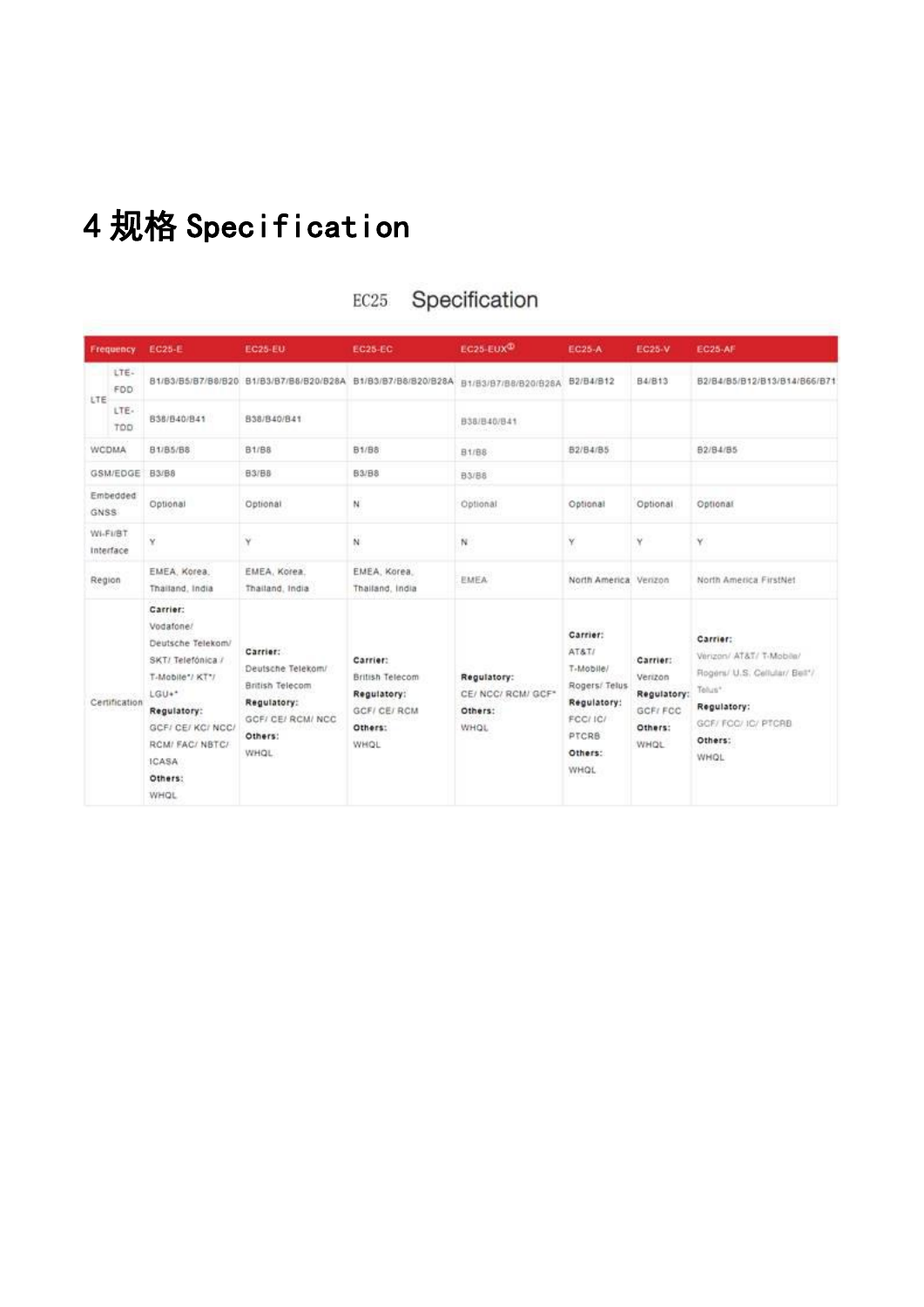|              | Frequency          | <b>EC25-AFX</b>                                                                                                                                            | EC25-<br>MX <sup>CD</sup>                         | <b>EC25-AUT</b>                              | <b>EC25-AU</b>                                                                                         | EC25-AUX                                                 | EC25-AUTL                                    | EC25-J                                                                                     |
|--------------|--------------------|------------------------------------------------------------------------------------------------------------------------------------------------------------|---------------------------------------------------|----------------------------------------------|--------------------------------------------------------------------------------------------------------|----------------------------------------------------------|----------------------------------------------|--------------------------------------------------------------------------------------------|
| LTE          | LTE-FDD            | B2/ B4/ B5/ B12/<br>B13/B14/ B66/ B71                                                                                                                      | B2/ B4/ B5/<br>B7/B28/<br><b>B66</b>              | B1/B3/B5/ B7/B28                             | B1/B2 <sup>2</sup> / 83/B4/B5/<br>B7/B8/B28                                                            | B1/ B2 <sup>2</sup> / B3/ B4/<br>85/<br>B7/ B8/ B28      | 83/87/828                                    | B1/B3/B8/<br>B18/B19/B26                                                                   |
|              | LTE-TOD            |                                                                                                                                                            |                                                   |                                              | <b>B40</b>                                                                                             | 840                                                      |                                              | 841                                                                                        |
| <b>WCDMA</b> |                    | B2/ B4/ B5                                                                                                                                                 | B2/ B4/ B5                                        | <b>B1/B5</b>                                 | B1/B2/B5/ B8                                                                                           | B1/ B2/ B5/ B8/ B4                                       |                                              | B1/B6/B8/ B19                                                                              |
|              | <b>GSM/EDGE</b>    |                                                                                                                                                            |                                                   |                                              | Quad-band                                                                                              | Quad-band                                                |                                              |                                                                                            |
|              | Embedded GNSS      | Optional                                                                                                                                                   | Ń                                                 | Optional                                     | Optional                                                                                               | Optional                                                 |                                              | Optional                                                                                   |
|              | WI-FI/BT Interface |                                                                                                                                                            | Ń                                                 | Ÿ                                            | Y.                                                                                                     | Ÿ.                                                       |                                              | Ÿ                                                                                          |
| Region       |                    | North America<br>FirstNet                                                                                                                                  | Mexico                                            | Australia Telstra                            | Latin America, New<br>Zeland, Taiwan                                                                   | Latin America/<br>Australia/<br>New Zealand/<br>Taiwan   | Australia Telstra                            | Japan                                                                                      |
|              | Certification      | Carrier:<br>Verizon*/'AT&T*/<br>T-Mobile"/<br>U.S. Cellular*/<br>Rogers*/ Bell*/<br>Talus"<br>Regulatory:<br>GCF*/ FCC*/<br>PTCRB'/ IC*<br>Others:<br>WHOL | Regulatory:<br>FCC/<br>IFFTFL*<br>Others:<br>WHOL | Regulatory:<br>RCM<br>Others:<br><b>WHOL</b> | Carrier:<br>Telatra"<br>Regulatory:<br><b>FCC/ Anatel/ NCC/</b><br>RCM/ GCF*<br>Others:<br><b>WHOL</b> | Regulatory:<br>Anatel*/ NCC*/<br>RCM*<br>Others:<br>WHOL | Regulatory:<br>RCM<br>Others:<br><b>WHOL</b> | Carrier:<br>NTT DOCOMO/<br>SoftBank/ KDDI<br>Regulatory:<br>JATE/ TELEC<br>Others:<br>WHOL |

# 5 标准包装和可选配件 Standard packaging and optional

## accessories

| 姓名 Name         | 图片 Picture | 标准/可选零件 optional |
|-----------------|------------|------------------|
| 主机 Host         |            | 标准 Standard      |
| 线束 Cable        |            | 标准 Standard      |
| 魔术磁带 Magic tape |            | 标准 Standard      |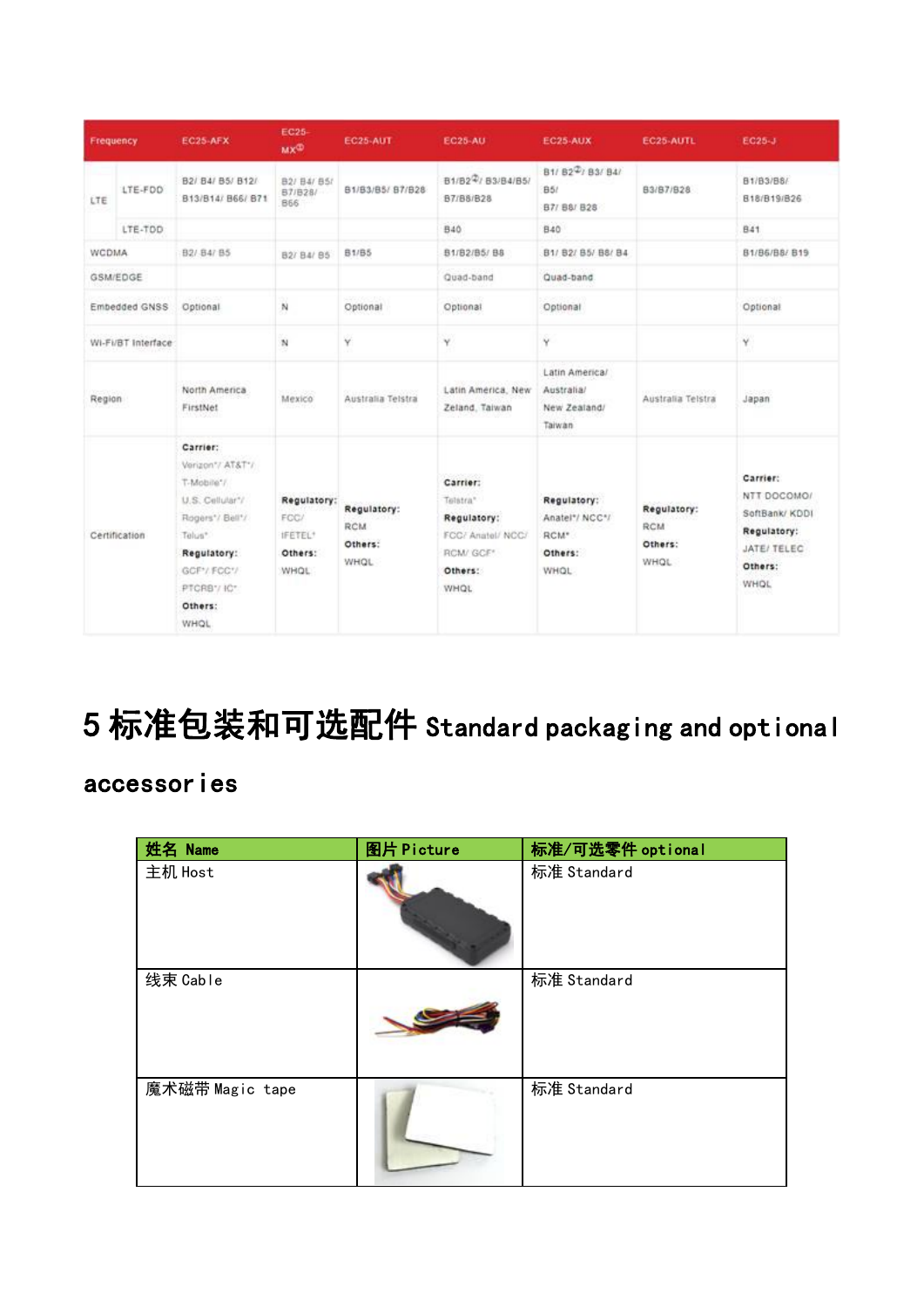| 继电器 Relay                                               | 可选的 Option |  |
|---------------------------------------------------------|------------|--|
| SOS 按钮 SOS Button                                       | 可选的 Option |  |
| Micro-USB 配置和升级电缆<br>Cable for config<br>and<br>upgrade | 可选的 Option |  |

# 6 外观和结构 Appearance & Structure

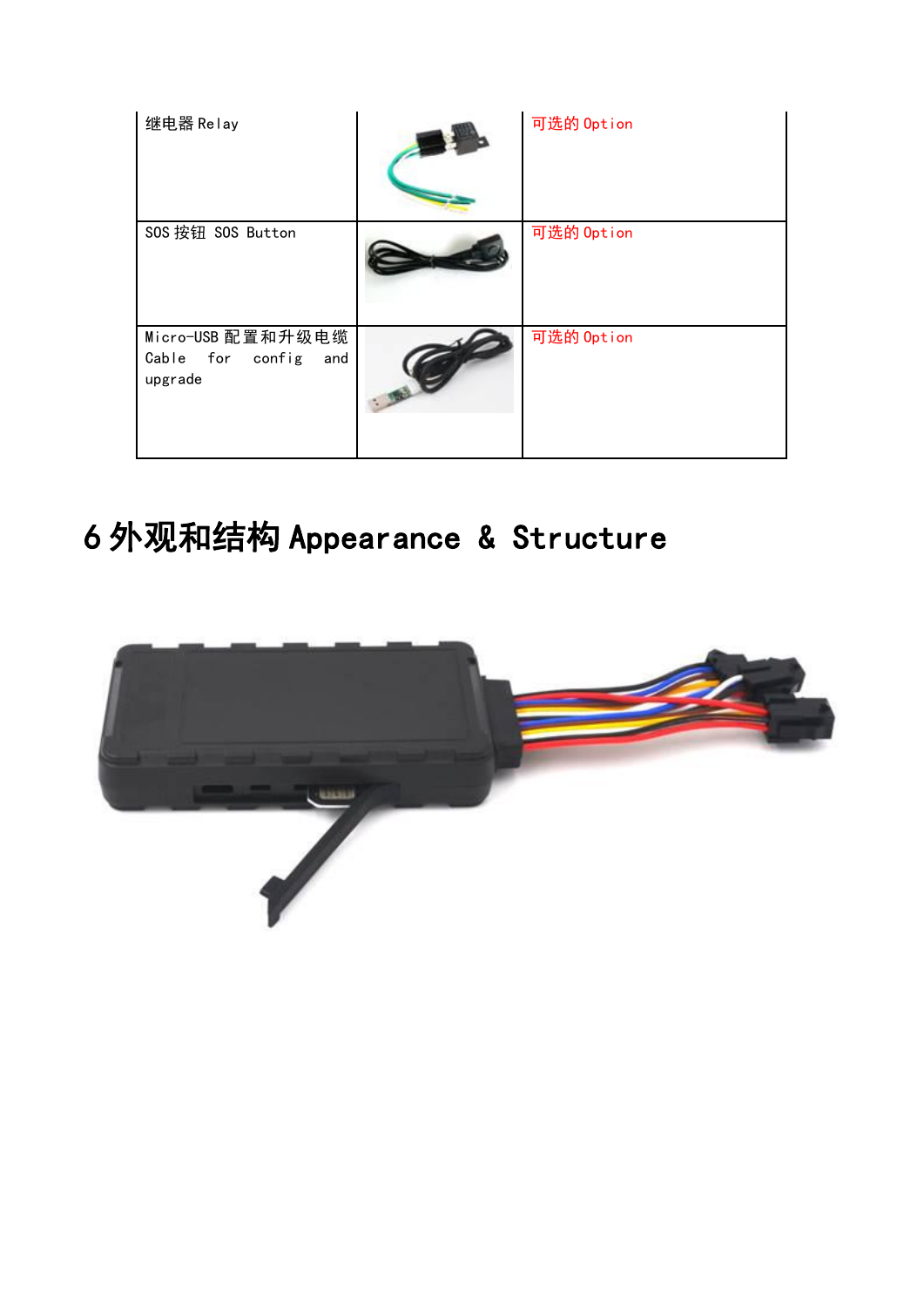## 7 首次使用 First Time to Use

#### 7.1 插入 SIM 卡 Insert Sim Card

插入SIM卡前,请先关闭追踪器电源,关闭追踪器(SIM卡现场安装,可能导致SIM卡故障或烧坏),确认 手机卡有足够的余额,并设置SIM卡的服务密码,确认SIM卡的短信和GPRS功能已开启。

#### 操作步骤:

拆下硅胶防水条。

将 Micro-SIM 卡插入卡槽。当您听到一声咔嗒声时, 表示它已正确安装。

向右滑动 SIM 卡固定器以将其锁定到位

别忘了打开电源开关。

Before inserting the SIM card, please turn off the power of the tracker, turn off the tracker (installation of the SIM card on site may cause the SIM card to malfunction or burn out), confirm that the mobile phone card has enough balance, and set the service code of the SIM card to confirm the SIM card The SMS and GPRS functions have been turned on.

Steps:

- **•** Remove the silicone waterproof strip.
- Insert the Micro-SIM card into the card slot. When you hear a click, it means it has been installed correctly.
- Slide the SIM card holder to the right to lock it in place
- Don't forget to turn on the power switch.



#### 提醒 Warming:

- 确保 SIM 卡的短信/GPRS 网络服务可用。
- 确保电话卡密码锁已正确关闭。
- 当连接外部电源时,备用电池可以充电。

#### Remind Warming:

- Make sure the SMS/GPRS network service of the SIM card is available.
- $\triangleright$  Make sure that the calling card code lock is properly closed.
- $\triangleright$  When connected to an external power source, the backup battery can be charged.

#### 7.2 设备通电 Power On Device

将电源线(红色)和地线(黑色)分别连接到车辆蓄电池的正极和负极上。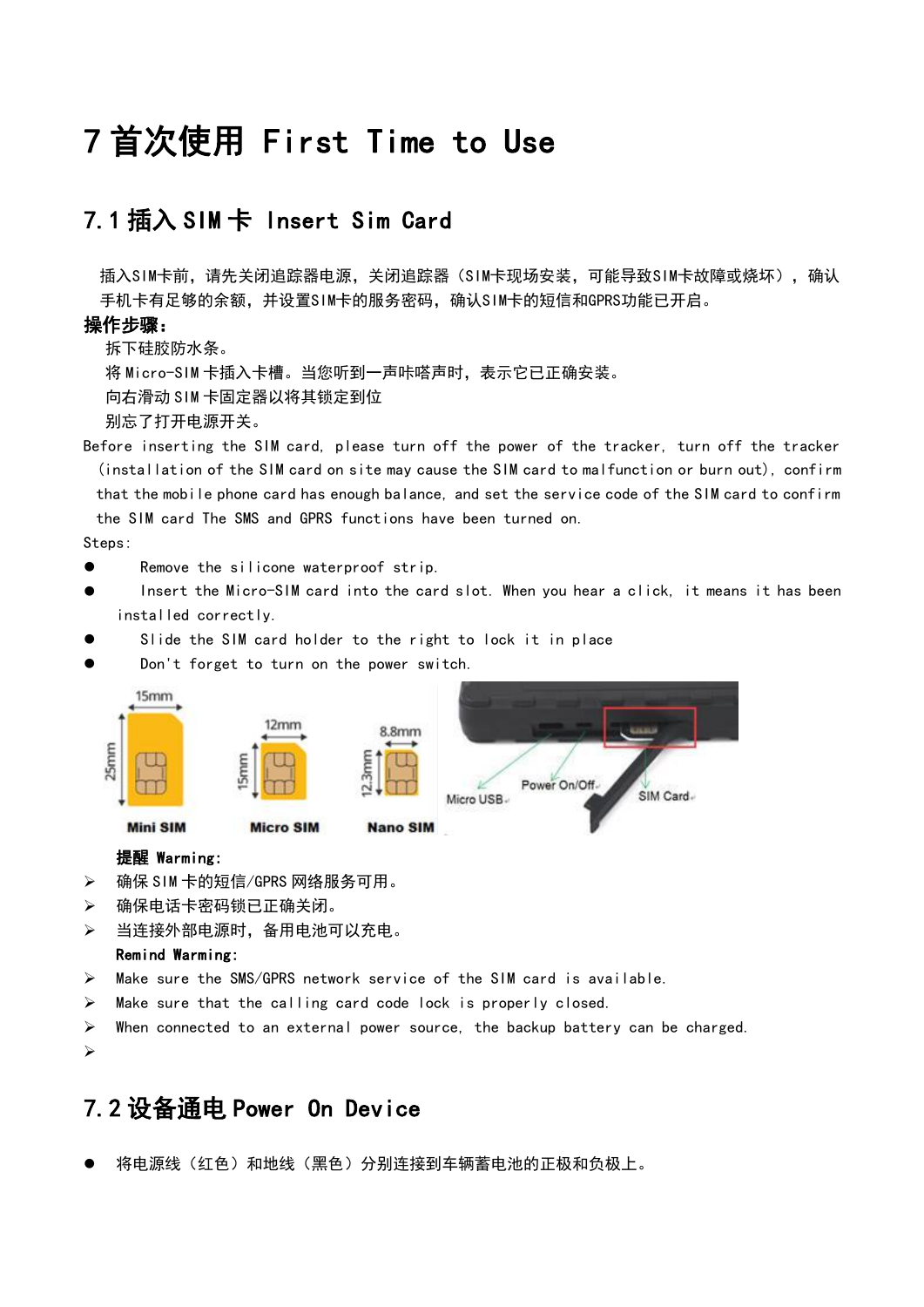- 详细的线束定义。参见 9.1 线束定义
- 如果你在办公室测试了 SKG1001 设备, 最好使用交直流电源, 如下图:
- Connect the power wire (red) and ground wire (black) to the positive and negative terminals of the vehicle battery, respectively.
- Detailed wiring harness definition. See 9.1 Harness definition
- If you have tested the SKG1001 equipment in the office, it is best to use an AC and DC power supply, as shown in the figure below:



## 7.3 指示灯 Led Light

|          | 开/关指示 On/off indication |           |                           |  |
|----------|-------------------------|-----------|---------------------------|--|
| LED 灯    | 亮起 Flashes              | 灯<br>熄    | 说明 Description            |  |
|          |                         | Lights    |                           |  |
|          |                         | out       |                           |  |
|          |                         | 关 0ff     | GPS 有效,位置固定               |  |
| 绿色 Green |                         |           | GPS is valid, location is |  |
|          |                         |           | fixed                     |  |
|          | 每1秒闪烁一次                 |           | GPS 信号搜索                  |  |
|          | Flashes every 1 second  |           | GPS signal search         |  |
|          | 每 0.5 秒闪烁一次             |           | 正在初始化                     |  |
|          | Flashing every<br>0.5   |           | initializing              |  |
|          | seconds                 |           |                           |  |
| 红色 Red   | 每 1 秒闪烁一次               |           | 搜索 GPRS 网络                |  |
|          | Flashes every 1 second  |           | Search GPRS network       |  |
|          |                         | 关 Off     | 连接到 GPRS 网络               |  |
|          |                         |           |                           |  |
|          |                         |           | Connect to GPRS network   |  |
| 蓝色 Blue  | 开机 Boot up              | 关闭电源      |                           |  |
|          |                         | Turn off  |                           |  |
|          |                         | the power |                           |  |

## 7.4 通过短信命令初始化设备参数 7.4 通过短信命令初始化设备参数

7.4. Initialize device parameters through SMS commands 7.4 Initialize device parameters through SMS commands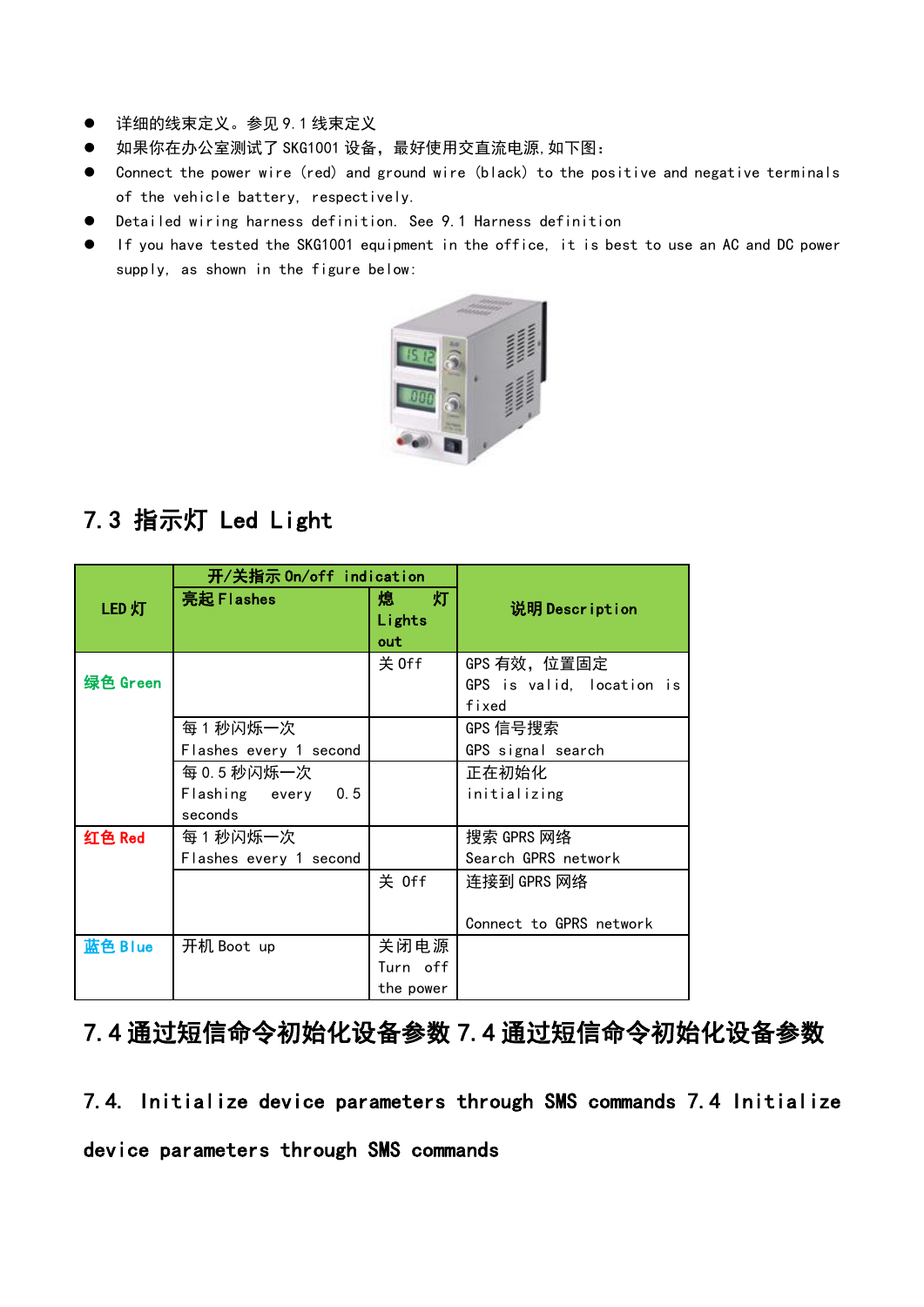#### SKG1001 可通过短信进行配置。请参阅下面的命令列表:

SKG1001 can be configured via SMS. See the list of commands below:

| No.            | <b>Function Name</b>               | <b>SMS Command Content</b>                                                                                                                      | Response from SKG1001                                                                           | Description                                                                                                                                                                                            |
|----------------|------------------------------------|-------------------------------------------------------------------------------------------------------------------------------------------------|-------------------------------------------------------------------------------------------------|--------------------------------------------------------------------------------------------------------------------------------------------------------------------------------------------------------|
| $\mathbf{1}$   | Set the authorized<br>phone number | *SPJLX*P: 753869*S: 13012345678.1<br>3112345678.13212345678.#                                                                                   | XXX. XXX. XXX. set ok                                                                           | (max: 3 phone numbers)                                                                                                                                                                                 |
| $\overline{2}$ | Set server IP<br>address/Port      | *SPJLX*P: 753869*U:<br>13. 228. 118. 160, 12000, 1, #<br>Or Domain name<br>*SPJLX*P: 753869*U:<br>tracker.mobicomtracking.com, 120<br>$00.1$ .# |                                                                                                 | Reply content is "IP" "Port", Server IP<br>Address: 13.228.118.160 Port:12000<br>Transfer type: 0: UDP<br>1: TCP<br>Note:<br>Please get Server IP and Port from Mobicom<br>Technical support engineer. |
| 3              | Set APN                            | *SPJLX*P: 753869*A: CMNET, USER, PW<br>D#<br>CMNET is china mobile's APN. USER<br>is for user name for APN. PWD is<br>for password.             |                                                                                                 | if no user name and password, the SMS<br>is: *SPJLX*P:753869*A:CMNET#                                                                                                                                  |
| 4              | Setup upload<br>interval           | *SPJLX*P: 753869*E: 1, 30, 60#                                                                                                                  |                                                                                                 | 30 means when ACC On<br>60 means when ACC Off                                                                                                                                                          |
| 5              | Query Current<br>Position          | *WHERE2#                                                                                                                                        | $\ensuremath{\mathsf{http://maps.}}$ google.co<br>$m/maps?h1 = en&q=+22.59$<br>303, +113. 87110 | if can't get GPS signal after received the<br>command within 5 Min, reply "Check Location<br>Fail"                                                                                                     |
| 6              | Cut fuel pump                      | *SPJLX*P:753869*D:021#                                                                                                                          |                                                                                                 |                                                                                                                                                                                                        |
| $\overline{7}$ | Recover fuel                       | *SPJLX*P:753869*D:020#                                                                                                                          |                                                                                                 |                                                                                                                                                                                                        |
| 8              | Restart Device                     | *SPJLX*P: 753869*B: #                                                                                                                           |                                                                                                 | Device restart                                                                                                                                                                                         |
| 9              | Restore Factory<br>settting        | *SPJLX*P: 753869*F: #                                                                                                                           |                                                                                                 | All parameters recover to factory, except<br>IP/Port/ID/APN                                                                                                                                            |

# 8 在 GPS 系统中跟踪设备 Track the device in the GPS system

SKG1001 设备不像 GPS 导航仪, 它不能独立工作, 必须与 GPS 跟踪系统一起工作。 SKG1001 device is not like GPS navigator, it cannot work independently, it must work with GPS tracking system.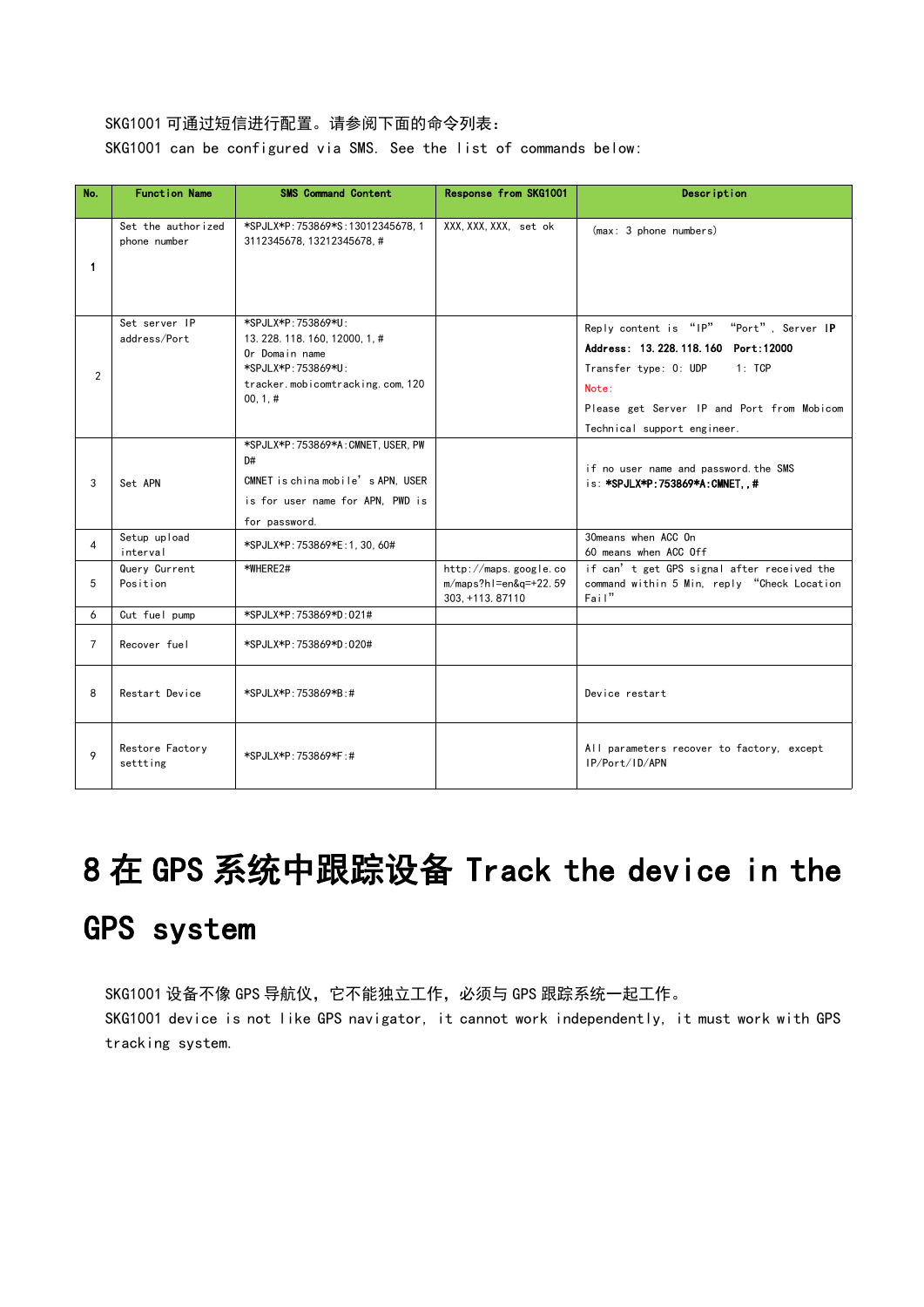

### 8.2 获取登录 ID/Get login ID

请从平台提供商处获取 GPS 跟踪系统的登录 ID,并监控跟踪器的当前位置和其他信息。 Please obtain the login ID of the GPS tracking system from the platform provider, and monitor the current location and other information of the tracker.

### 8.3 登录软件平台 Log in to the software platform

请从平台提供商处获取 Web 应用程序链接/基于 PC 的软件/Android/IOS 应用程序和手册,并在软件平台 中管理您的资产。

登录界面如下:

Please obtain the web application link/PC-based software/Android/IOS application and manual from the platform provider, and manage your assets in the software platform.

The login interface is as follows: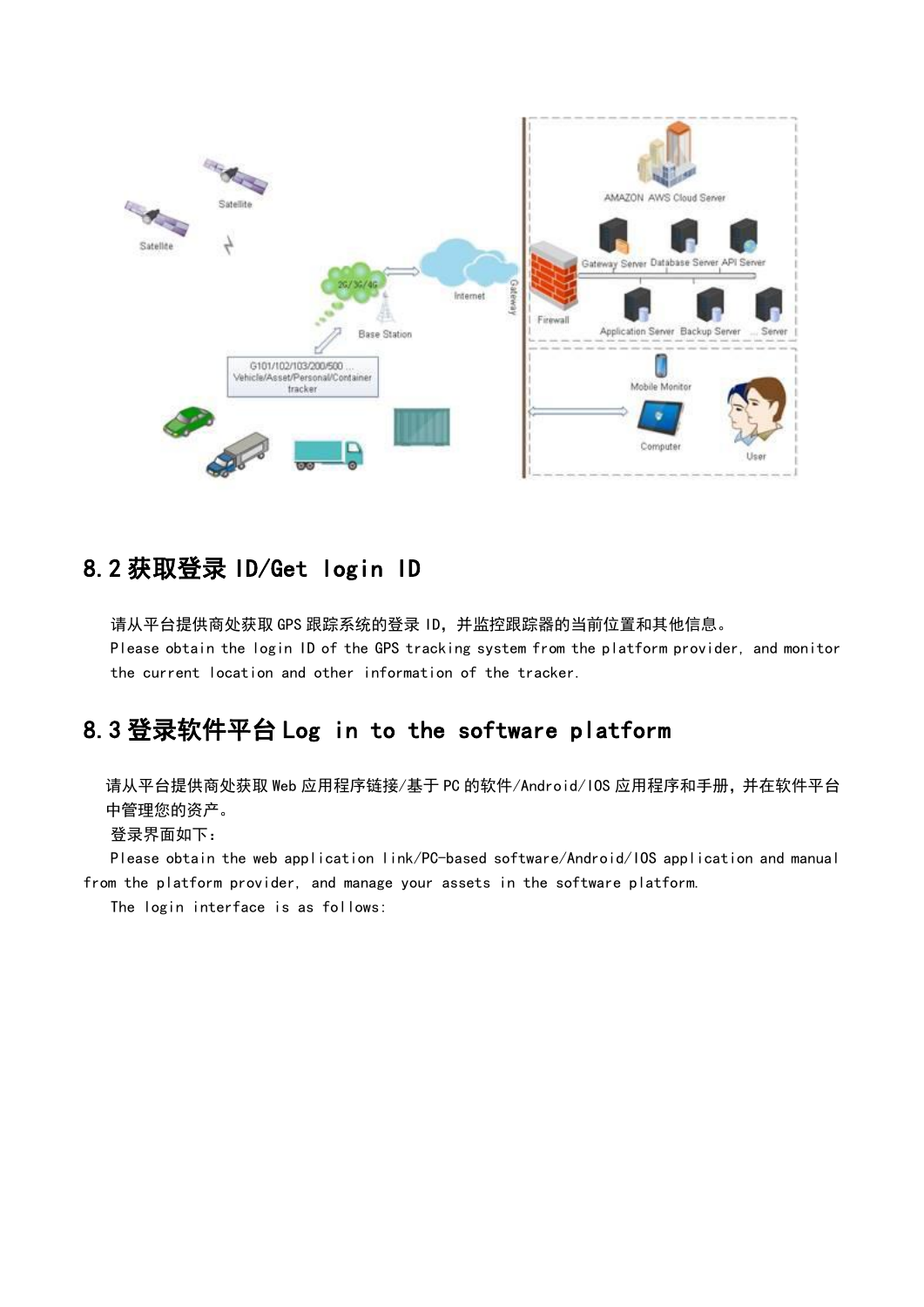$13.228.118.560.0012$ 



#### 主界面如下:

The main interface is as follows:<br> $\longleftrightarrow$  c  $\leftarrow$  manuscriptions

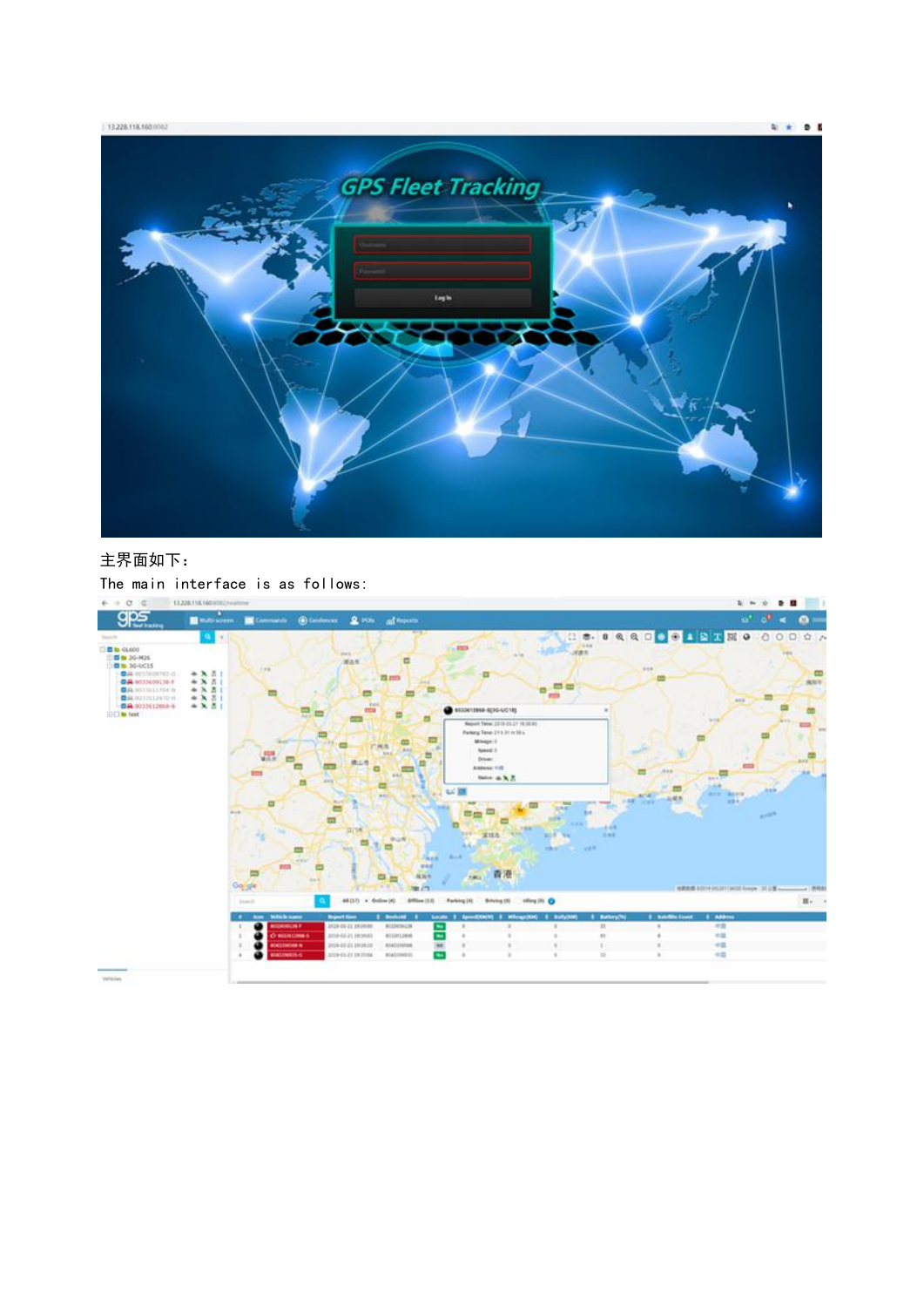# 9 在车内安装装置 Install the device in the car

**警告:**如果没有经验丰富的安装人员,连接电线输入可能会对安装人员和车辆电气系统造成危险。本文档 假设您了解在车辆内和车辆周围工作的固有危险,并对电力有一定的了解。

Warning: If there is no experienced installer, connecting the wire input may cause danger to the installer and the vehicle electrical system. This document assumes that you understand the inherent hazards of working in and around vehicles, and have a certain understanding of electricity.

## 9.1 线束定义 Cable Definition



1 号-6 号主电源线 Main power cable:

| Pin No. | Pin Name | Wire Color<br>(Extended wire<br>harness color) | Description |
|---------|----------|------------------------------------------------|-------------|
| M6      | GND      | <b>Black</b>                                   | Ground      |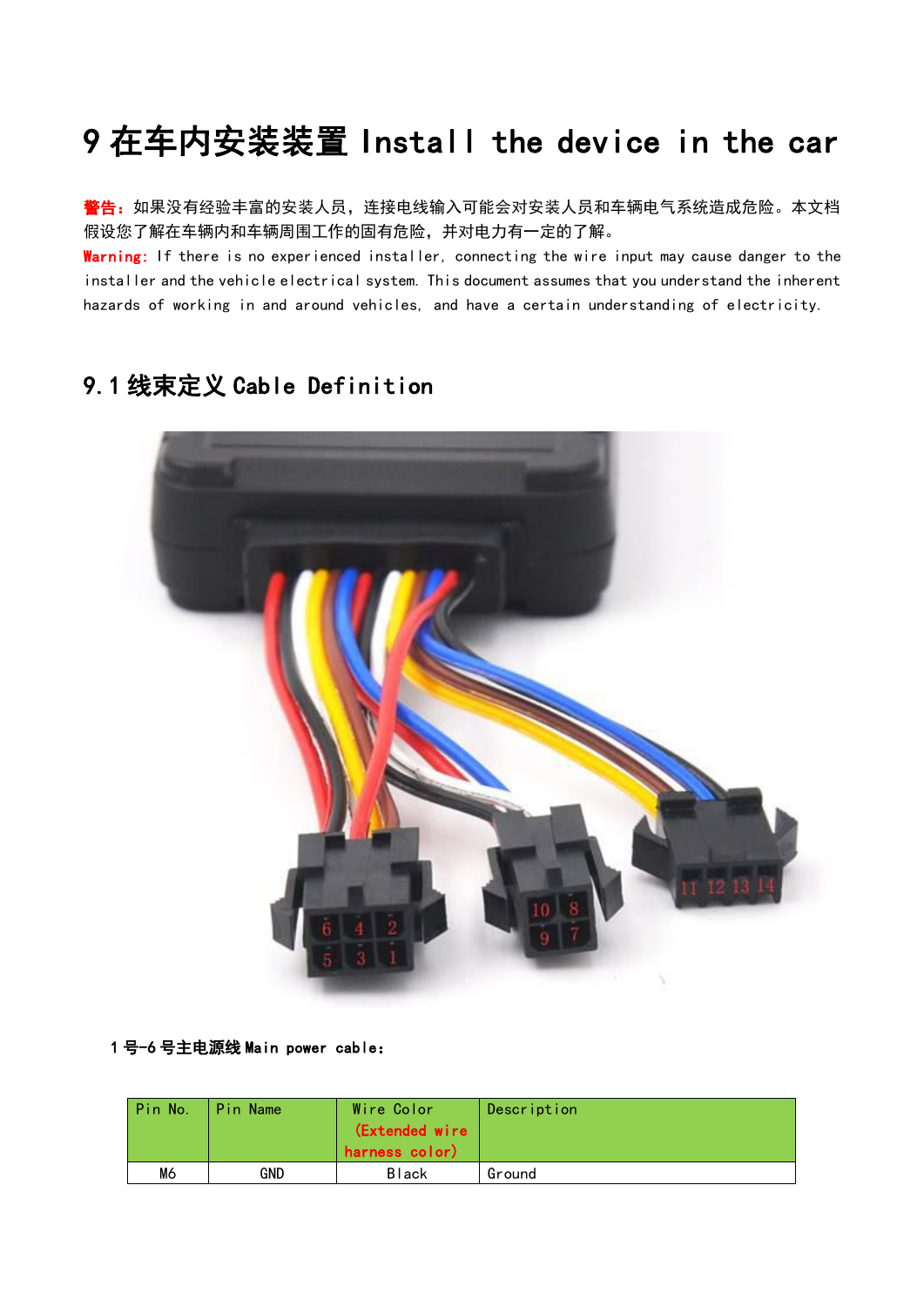|                               | M5 | <b>PWR</b>                   | Red                                   | DC $9V-55V$ input (Standard 12/24 V)                         |
|-------------------------------|----|------------------------------|---------------------------------------|--------------------------------------------------------------|
|                               | M4 | Fuel pump                    | Yellow                                | Digital Negative Output (For                                 |
|                               |    | control                      |                                       | controlling Fuel pump circuit)                               |
|                               |    |                              |                                       | Valid: low level (0 V)                                       |
|                               |    |                              |                                       | Invalid: open collector                                      |
|                               |    |                              |                                       | Maximum voltage for output open collector (invalid):<br>45 V |
|                               |    |                              |                                       | Maximum current for output low voltage (valid): 500 mA       |
|                               |    |                              |                                       | Connect to an external relay to remotely cut off the         |
|                               |    |                              |                                       | vehicle fuel cable or engine power supply.                   |
| MЗ<br>Ignition (ACC)<br>White |    |                              | Digital Input (Positive Triggered for |                                                              |
|                               |    |                              |                                       | Ignition Detected)                                           |
|                               |    |                              |                                       | Positive trigger:                                            |
|                               |    |                              |                                       | Valid: Voltage input>6.2V                                    |
|                               |    |                              |                                       | Invalid: Voltage input<4V                                    |
|                               | M2 | SOS                          | Blue                                  | Negative Triggered (SOS button)                              |
|                               |    |                              |                                       | Negative Trigger:                                            |
|                               |    |                              |                                       | Valid: Voltage input < 0.7V                                  |
|                               |    |                              |                                       | Invalid: Voltage input>4V                                    |
|                               |    | M1<br>High reserved<br>Brown |                                       | Positive Trigger-Reserved digital                            |
|                               |    | (Air-conditio                |                                       | input                                                        |
|                               |    | n)                           |                                       | Positive trigger:                                            |
|                               |    |                              |                                       | Valid: Voltage input>6.2V                                    |
|                               |    |                              |                                       | Invalid: Voltage input<4V                                    |

#### 7-10 串口线 Serial line

| Pin No. | Pin Name   | Wire Color                    | Description  |
|---------|------------|-------------------------------|--------------|
|         |            | (Extended wire harness color) |              |
| C7      | <b>PWR</b> | Red                           | DC 5V output |
| C8      | <b>GND</b> | <b>Black</b>                  | Ground       |
| C9      | TXD        | White                         |              |
| C10     | <b>RXD</b> | <b>B</b> lue                  |              |

#### 11-14 号输入/输出线 Input/output line:

| Pin No. | Pin Name                        | Wire Color<br>(Extended wire<br>harness color) | Description                                                                                                                                                                                                                                                        |
|---------|---------------------------------|------------------------------------------------|--------------------------------------------------------------------------------------------------------------------------------------------------------------------------------------------------------------------------------------------------------------------|
| 111     | Low reserved1<br>(Vehicle Door) | Red                                            | Negative Triggered-Reserved digital<br>input<br>Negative Trigger:<br>Valid: Voltage input<0.7V<br>Invalid: Voltage input>4V                                                                                                                                        |
| 112     | Analog Input1                   | Black                                          | Voltage input 0 to 5 Volts                                                                                                                                                                                                                                         |
| 113     | Analog Input2                   | White                                          | Voltage input 0 to 5 Volts                                                                                                                                                                                                                                         |
| 114     | Output2<br>(Buzzer)             | Yellow                                         | Digital Negative Output<br>Valid: low level (0 V)<br>Invalid: open collector<br>Maximum voltage for output open collector (invalid):<br>45 V<br>Maximum current for output low voltage (valid): 500<br>mA<br>Connect to an external relay to control other circuit |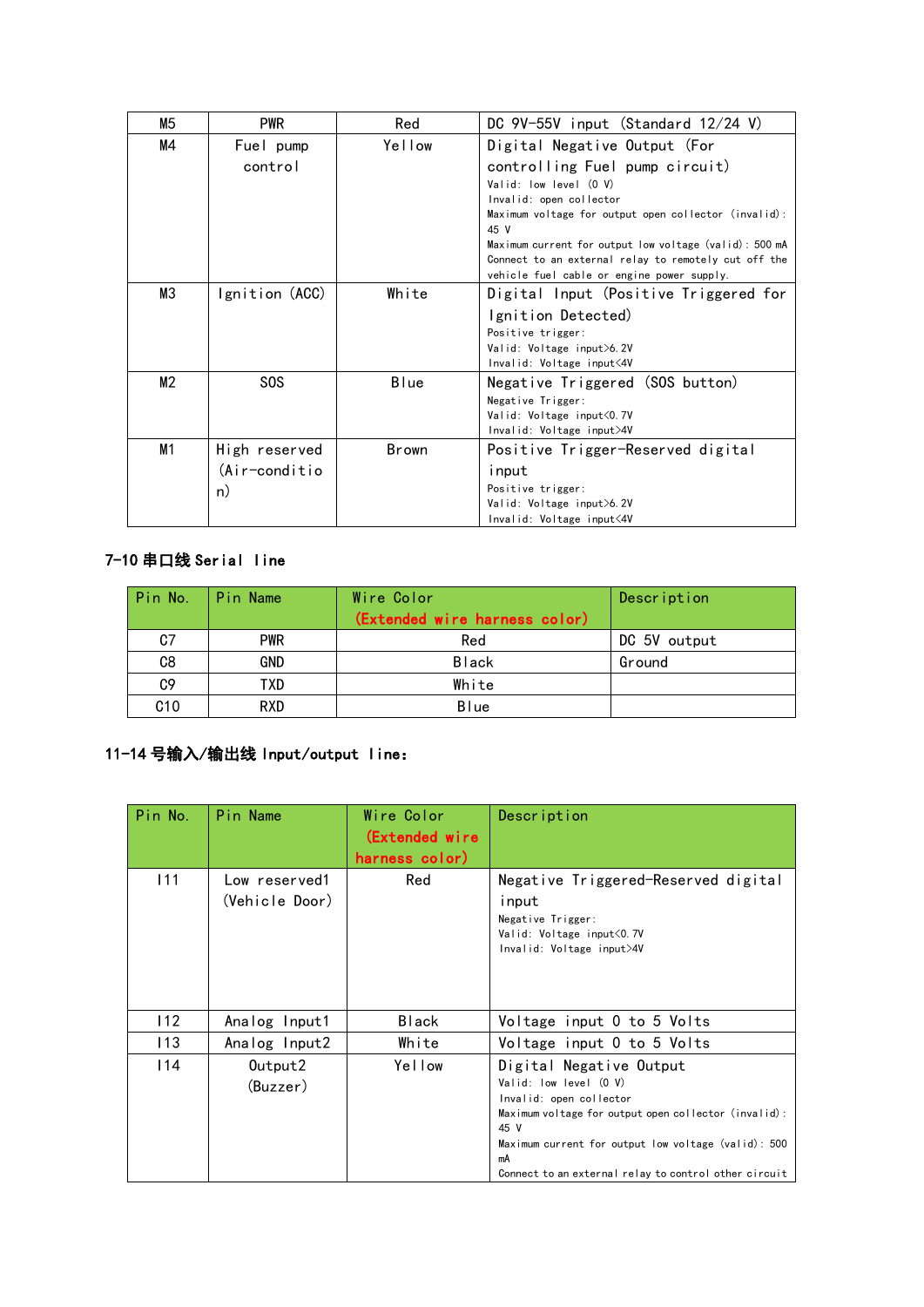#### 9.2 连接电源线 Connect the power cable

将电源线(红色)和地线(黑色)分别连接到车辆蓄电池的正极和负极上。

Connect the power wire (red) and ground wire (black) to the positive and negative terminals of the vehicle battery, respectively.

| GPS tracker         | Power Input wire (Red) |  |  |  |
|---------------------|------------------------|--|--|--|
| こうそう いっぱい きょうふん スパン | Ground wire(Black)     |  |  |  |
|                     |                        |  |  |  |

### 9.3 连接数字输入-点火 Connect digital input-ignition

请在车辆方向盘附近找到指示点火开关打开/关闭状态的信号线,然后将其连接。实际上,无需将跟踪器 的点火检测线连接到车辆的真实点火线上。下图显示了车辆的点火结构。

Please find the signal wire indicating the ignition switch on/off status near the steering wheel of the vehicle, and then connect it. In fact, there is no need to connect the ignition detection wire of the tracker to the actual ignition wire of the vehicle. The figure below shows the ignition structure of the vehicle.



#### 9.4 连接数字输入-SOS 按钮 Connect digital input-SOS button